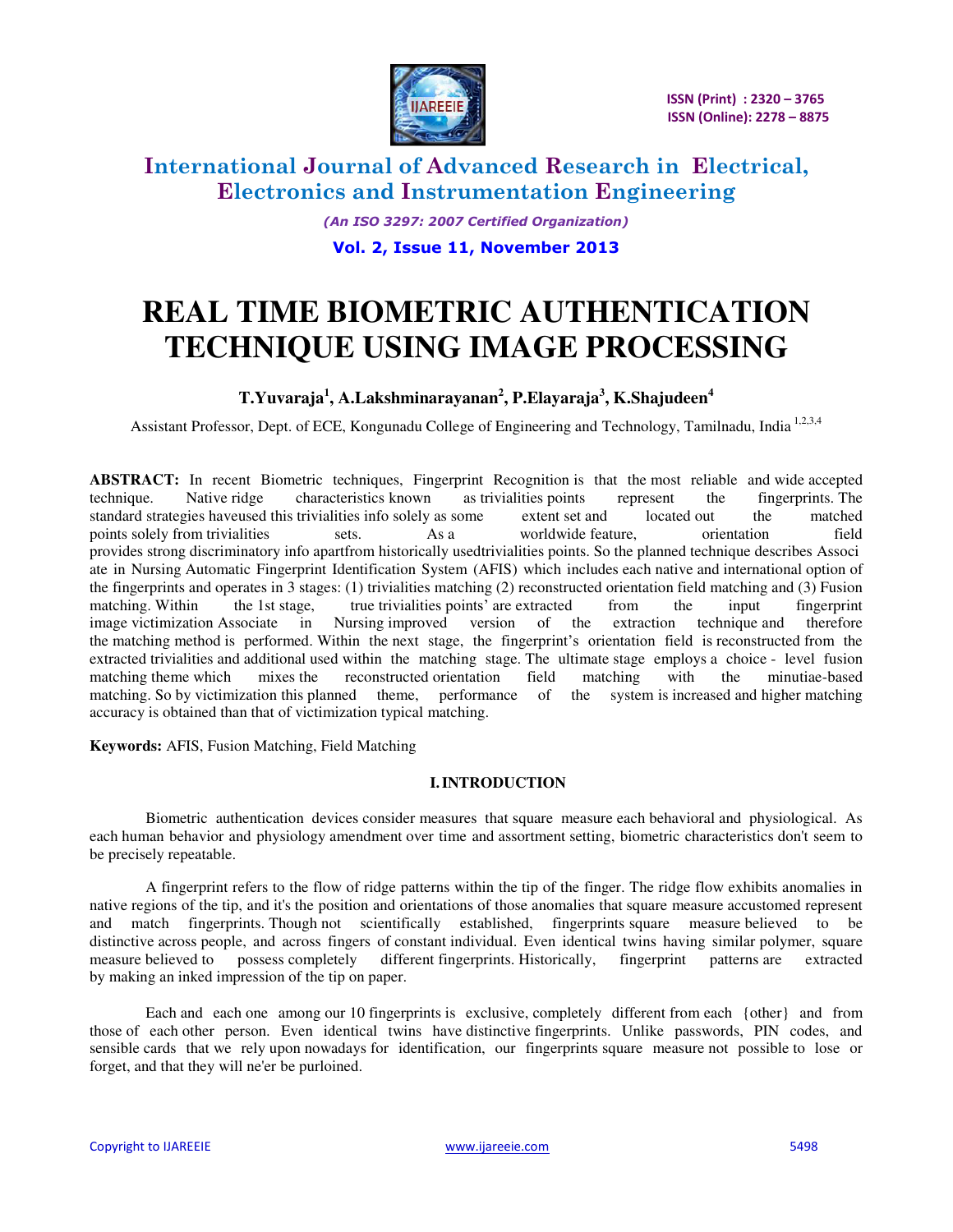

 **ISSN (Print) : 2320 – 3765 ISSN (Online): 2278 – 8875**

# **International Journal of Advanced Research in Electrical, Electronics and Instrumentation Engineering**

*(An ISO 3297: 2007 Certified Organization)* 

#### **Vol. 2, Issue 11, November 2013**

#### **a. FINGERPRINTS AS A BIOMETRIC**

 Fingerprints have one in every of the very best levels of reliableness and are extensively utilized by rhetorical consultants in criminal investigations. A fingerprint refers to the flow of ridge patterns within the tip of the finger.

The ridge flow exhibits anomalies in native regions of the tip, and it's the position and orientation of those anomalies that area unit wont to represent and match fingerprints. Though not scientifically established, fingerprints area unit believed to be distinctive across people, and across fingers of identical individual. Even identical twins having similarDNA, area unit believed to own completely different fingerprints. Historically, fingerprint patterns are extracted by making associate inked impression of the tip on paper. The electronic era has ushered during a vary of compact sensors that give digital pictures of those patterns. These sensors may be simply incorporated into existing pc peripherals lie the mouse or the keyboard, thereby creating this mode of identification a awfully enticing proposition. This has diode to the augmented use of automatic fingerprint-based authentication systems in each civilian and law-enforcement applications.

#### b.**FINGERPRINTFEATURE VARIETIES**

 In our hands, fingers, feet, and toes is "ridged" or lined with concentric raised patterns. These ridges square measure known as friction ridges and that they serve the helpful perform of creating it easier to know and hold onto objects and surfaces while not slippage.

There square measure several variations within the approach friction ridges square measure checkered, broken, and forked that create ridged skin areas, together with fingerprints, unique. Native options create use of 2 kinds of fingerprint characteristics to be used in identification of individuals: international options and native options. The native options also are called trivia Points. They're the little, distinctive characteristics of fingerprint ridges that square measure used for identification. it's attainable for 2 or additional people to own identical international options however still have totally different and distinctive fingerprints as a result of they need native options – trivia points - that square measure different from those of others.

#### **II LITERATURE SURVEY**

A.Jain and L.Hong have represented the look associated implementation of an on-line fingerprint verification system. For trivialities matching, associate alignment-based elastic matching formula has been developed [1]. This formula is capable of finding the correspondences between trivialities within the input image and also the hold on guide while not resorting to thorough search and has the power of adaptively compensating for the non linear deformations and inexact cause transformations between fingerprints. A.Jain, S.Prabhakar, and L.Hong have given a Finger Code formula that has reduced the fingerprint matching time for oversized information. However this formula suffers from the necessity that the region of interest be properly set, requiring the correct detection of centre purpose within the fingerprint image.

S.Pankanti, S. Prabhakar and A.K.Jain have addressed the matter of fingerprint individuality by quantifying the quantity of knowledge on the market in trivialities options to ascertain a correspondence between 2fingerprint pictures[2].

They need calculable the chance of a false correspondence between trivialities – based mostly representations from 2 discretional fingerprints happiness to totally different fingers[3]. J.Gu, J.Zhou and D.Zhang have established a unique model for the orientation field of fingerprints that has improved the performance of orientation estimation [4]. A Polynomial model was accustomed approximate the orientation field globally and a Point-charge model was used at every singular purpose to boost the approximation regionally. These 2 models were combined along by a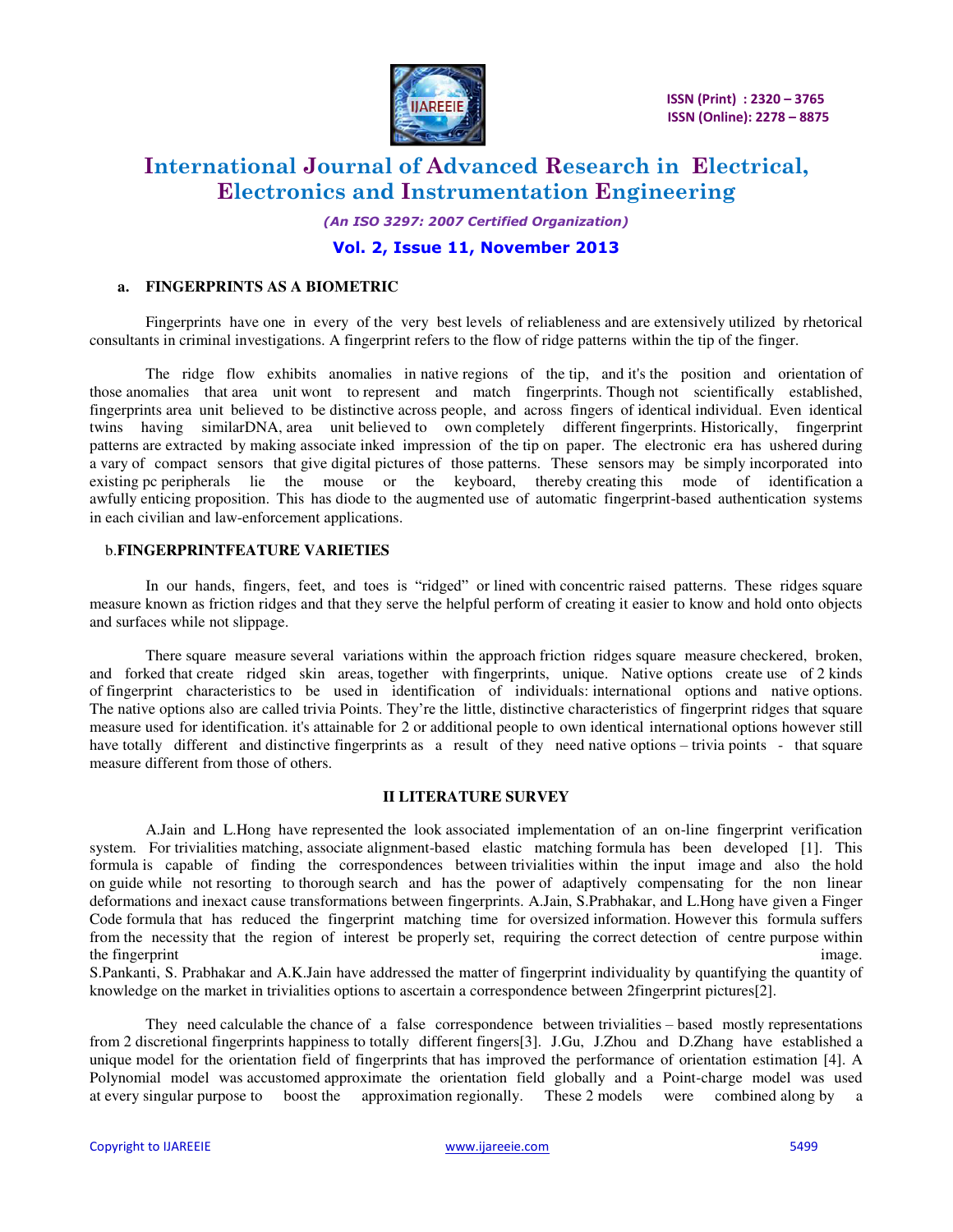

*(An ISO 3297: 2007 Certified Organization)* 

### **Vol. 2, Issue 11, November 2013**

weight operate merely known as as combination model. J.Zhou and J.Gu have planned a model-based technique for the computation of orientation field[5].

The coarse field was computed by mistreatment the Gradient-based formula. J.Qi, S.Yang and Y.Wang have outlined a unique feature vector for every fingerprint item supported the world orientation field [6]. These options wereaccustomed establish corresponding trivialities between 2 fingerprint impressions by computing the Euclidian distance between vectors[7]. J.Gu, J.Zhou and C.Yang have planned a unique illustration for fingerprints that has enclosed each trivialities and model-based orientation field.A.Ross, J.Shah, A.K.Jain have showed that 3 levels of knowledge concerning the parent fingerprint can be induced from the trivialities guide alone, viz., 1) the orientation field data 2) the category or kind data and 3) the friction ridge structure [8].

### **III PROPOSED SCHEME IN FINGERPRINT RECOGNITION SYSTEM**

#### **a. OVERVIEW OF PROPOSED SCHEME**

A Decision-Level fusion matching theme is projected to boost the minutiae-matching accuracy in automatic fingerprint recognition system. The most plans are reconstructing fingerprint's orientation field from trivialities and any utilizing it within the matching stage to boost the performance of the system. The projected combination model consists of a series of matching stages. A grey level fingerprint image is taken into account to check this fusion theme. The primary stage is that the extraction of trivialities templates from the input fingerprint image. Trivialities extraction is simply a crucial task of extracting singular points during a weakened ridge map. AN improved version of physicist filter formula has been used for extracting true trivialities points.

Following step is to estimate the effective region by solely victimization trivialities info, the ridges and valleys. Effective region are often calculable by fining the tiniest envelope that contains all the trivialities points. Following method is that the reconstruction of orientation field from trivialities. Interpolation-Model primarily based technique has been used for reconstruction. After that, the reconstructed orientation field is employed into the matching stage.

If the matching score is more than an exact threshold, we area unit saying the 2 orientation fields are matched. So this fusion matching theme is that the combination of reconstructed orientation field matching and also<br>the standard minutiae-based matching. The ultimate matching score is that the summation of variety of the standard minutiae-based matching. The ultimate matching score is that the summation of variety of matched trivialities pairs and also the similarity degree of orientation fields.



#### **IV ESTIMATION OF EFFECTIVE REGION**

**Fig 2 Illustration of Effective Region Estimation**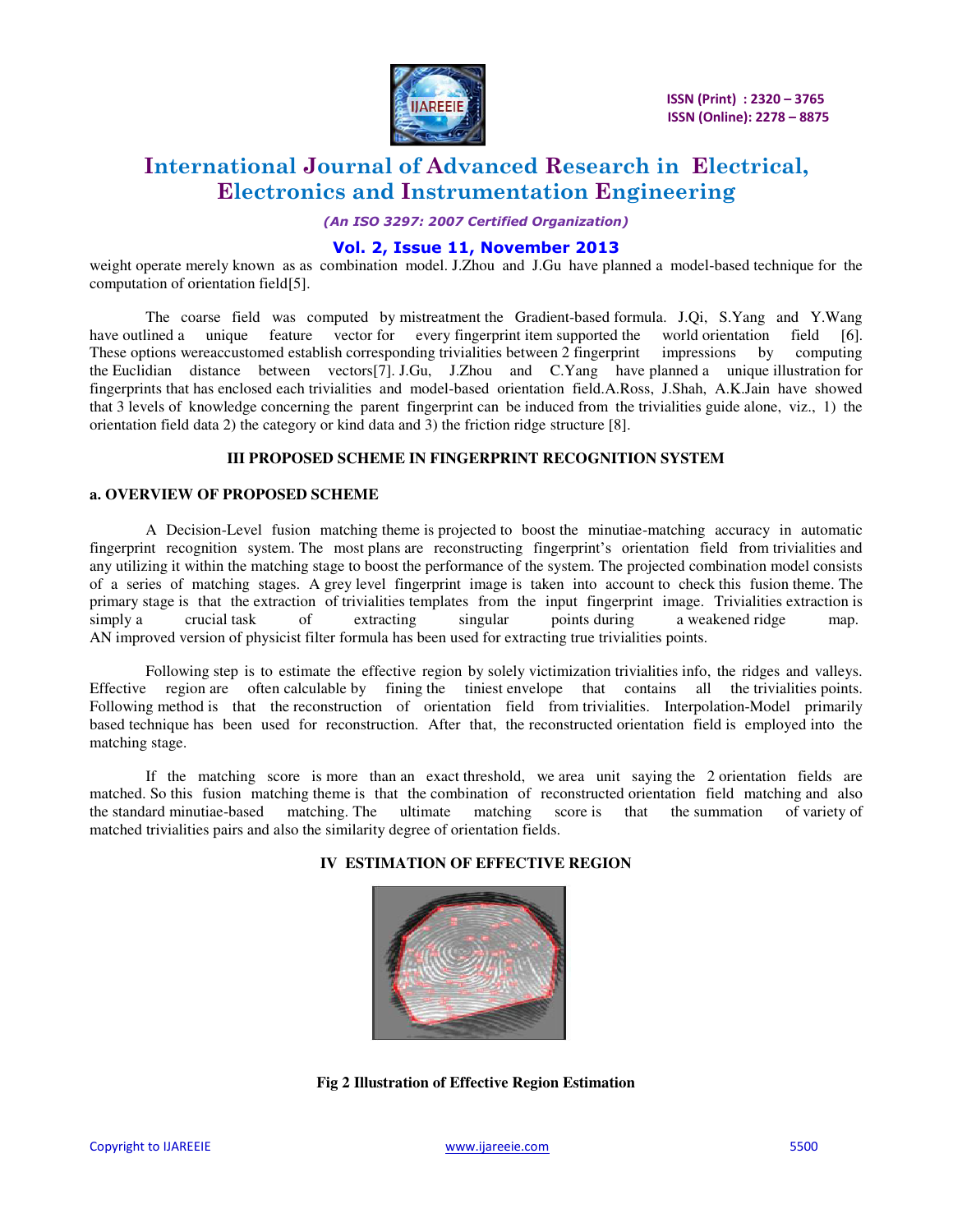

*(An ISO 3297: 2007 Certified Organization)* 

#### **Vol. 2, Issue 11, November 2013**

Fig 2 shows about solely having trivialities feature, we are able to extract the effective region by solely mistreatment trivialities info however the ridges and valleys. During this state of affairs, we are able to extract the effective region by finding the littlest envelope that contains all the trivialities points.

#### **b.INTERPOLATION**

The trivia of a fingerprint perpetually distribute "no uniformly," which ends up in some distributed regions wherever there area unit few trivia. So as to relinquish high weights to the trivia within the distributed space.

We tend to turn out "virtual" trivia by victimization interpolation before modeling. Since the orientation field of fingerprints perpetually modification swimmingly, it's attainable to estimate the direction of a degree by examining the direction of trivia points within the native region. So as to interpolate "virtual" trivia within the distributed space, we decide 3 trivia points to construct a triangle.

#### **c. GENERATION OF VIRTUAL MINUTIAE**

Let P (x, y) denotes the "virtual" trivia placed within constellation,  $\Delta$  M1 M2 M3, di = || P-Mi || be the Euclidian distance of those "virtual" trivia from the ith vertex Mi. And let θi be the direction corresponds to the vertex, Mi. it's clear that a vertex ought to have an effect on additional on the "virtual" trivia P if it's nearer to P than alternative vertex.



 **Fig 3 Computation of a Pixel in a Triangle** 

A Decision-Level fusion matching theme is planned to boost the minutiae-matching accuracy in automatic fingerprint recognition system. The most plans is reconstructing fingerprint's orientation field from trivia and more utilizing it within the matching stage to boost the performance of the system. The planned combination model consists of a series of matching stages.

#### **V RESULTS AND DISCUSSION**

In performance analysis of this fingerprint information of FVC2004 is taken into account to ascertain the bottom truth of the trivialities. Fig 2 experiments area unit distributed to check the performance of the system. In Fig 3,4 the planned theme is applied to fingerprint pictures and also the matching accuracy is evaluated. The second experiment is that the comparison of the planned methodology with existing methodology.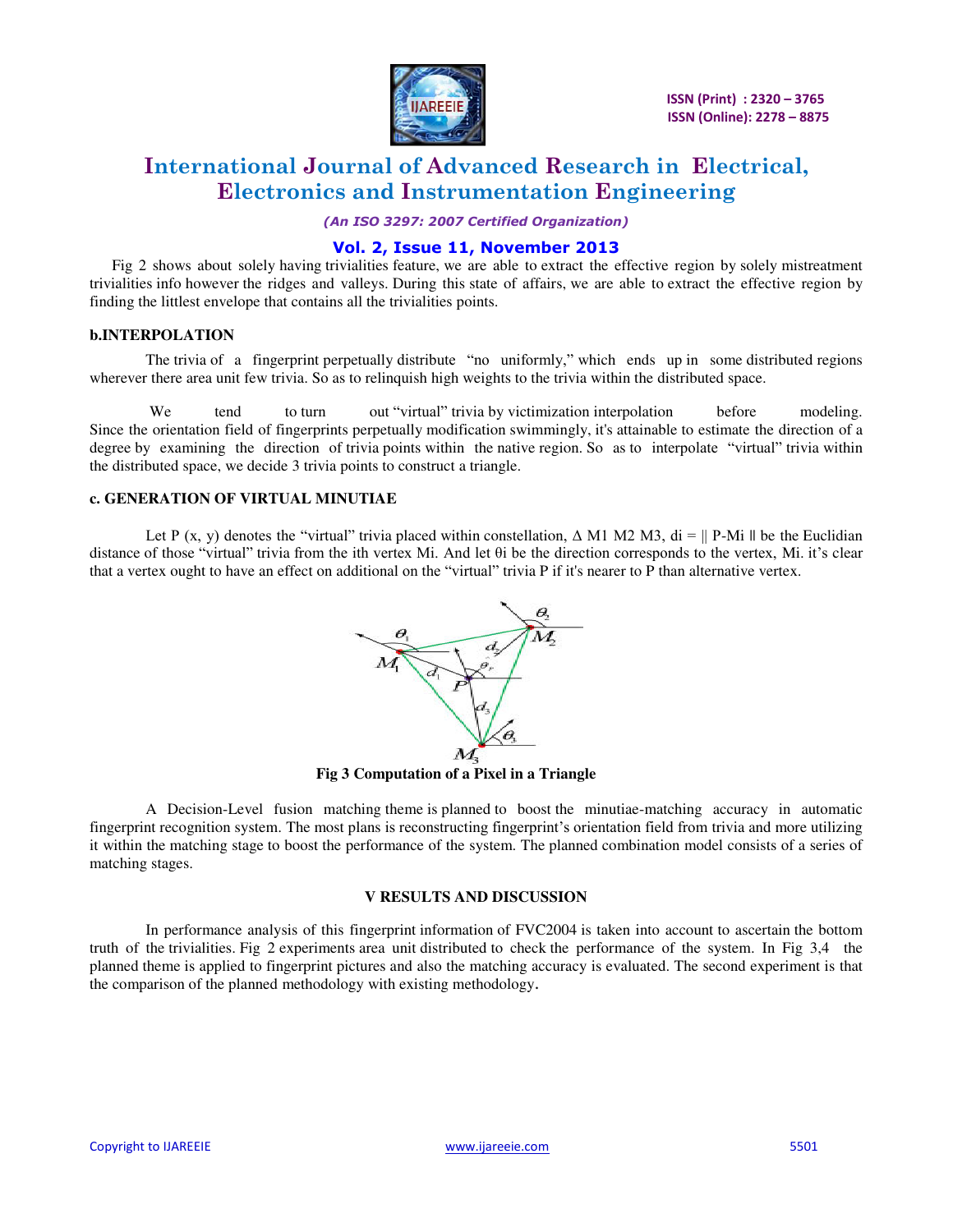

*(An ISO 3297: 2007 Certified Organization)* 

### **Vol. 2, Issue 11, November 2013**

#### **d. PERFORMANCE EVALUATION**





**Fig 4 FFT Fig 5 Binarization** 



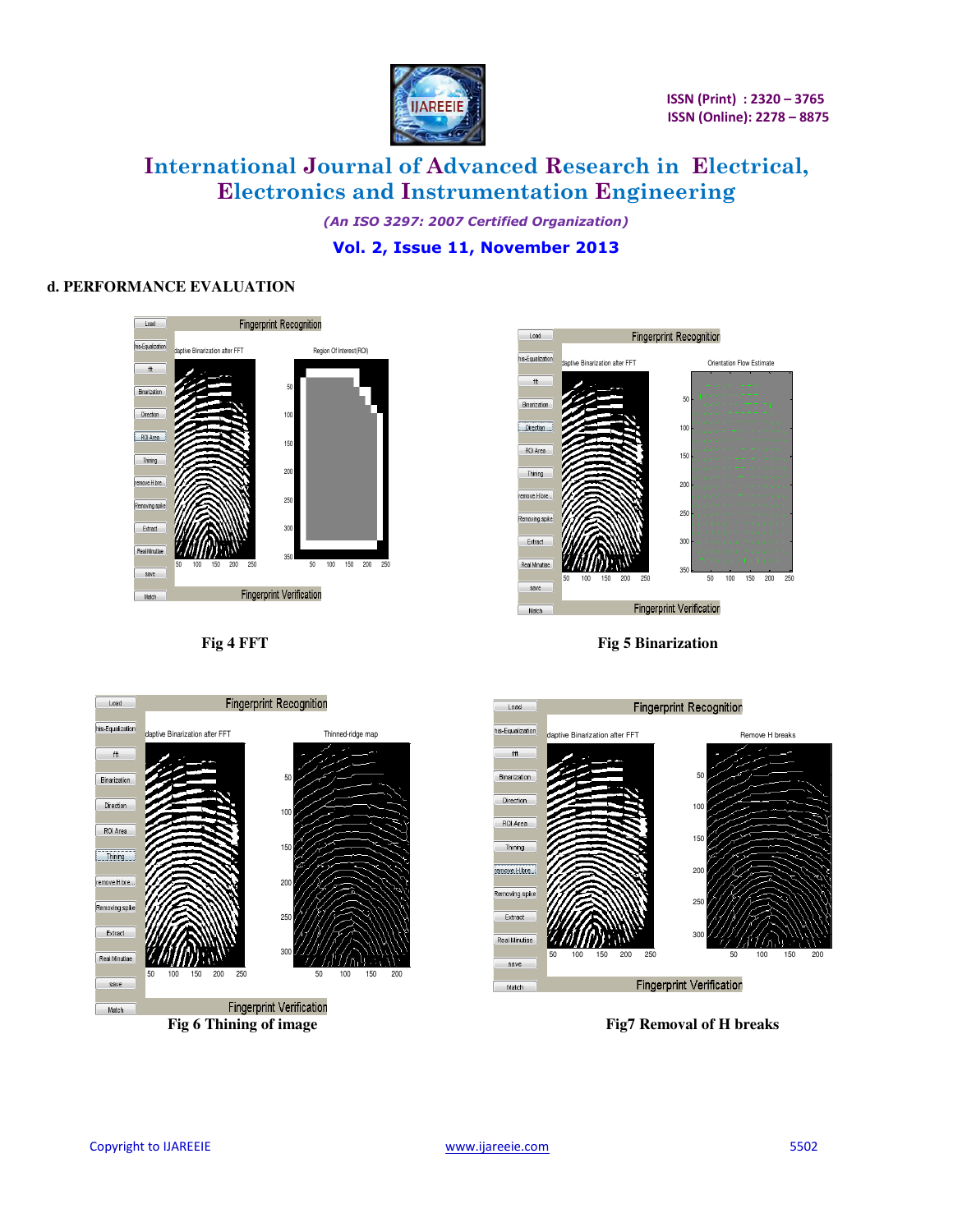

*(An ISO 3297: 2007 Certified Organization)* 

### **Vol. 2, Issue 11, November 2013**



**Fig 8 Extraction of minutia** 



**Fig 9 Real Minutia of image**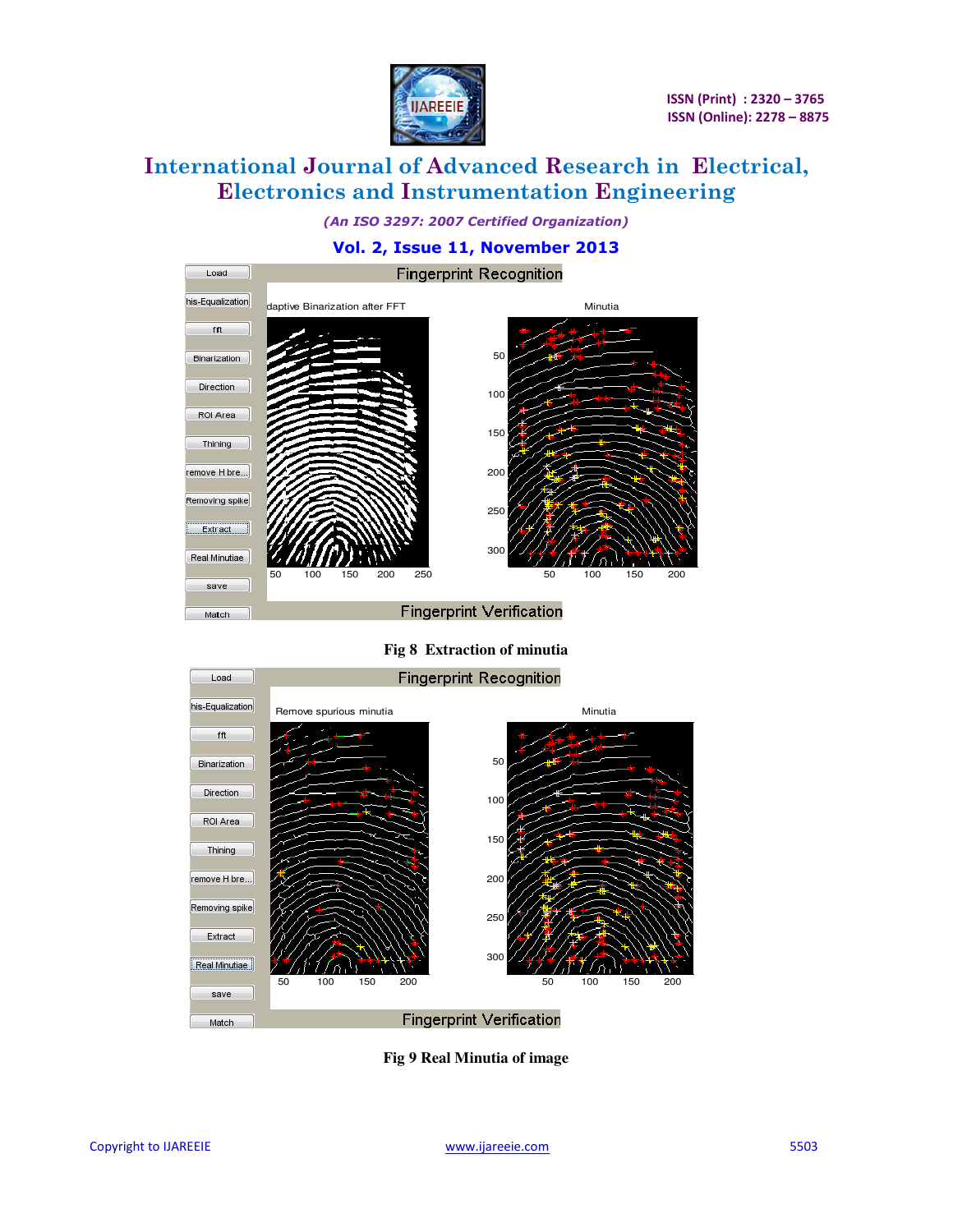

 **ISSN (Print) : 2320 – 3765 ISSN (Online): 2278 – 8875**

# **International Journal of Advanced Research in Electrical, Electronics and Instrumentation Engineering**

*(An ISO 3297: 2007 Certified Organization)* 

#### **Vol. 2, Issue 11, November 2013**

The final steps given in figure 8and 9 is shows that the fusion matching theme that is that the combination of reconstructed orientation field matching with the traditional trivia - based mostly matching. If the quantity of trivia and also the orientation field area unit matched with each other, then the image is claimed to be a Recognized Image. Similarly, if they're not matched with each other, then the image won't be recognized.

#### **VI COMPARISON WITH EXISTING METHODOLOGY**

As associate example, in Fig. 6, there's a trivialities M whose direction is calculable wrong, and Fig. 7 shows the corresponding poor result by interpolation. IM methodology will take into account all of the trivialities data, that the impact of the incorrect direction of M may be reduced by alternative correct trivialities. by alternative correct trivialities. Thus, exploitation the planned methodology to reconstruct orientation field will overcomes the matter iatrogenic by M to some extend by adding some positive contribution of alternative trivialities. Fig. 8 shows the orientation field reconstructed supported IM methodology which might overcome the matter iatrogenic by the wrong calculable trivialities M.

The typical ways have used the trivialities info solely as a degree set, the parameter choice strategy is totally image dependent that ends up in artifacts in some cases and also the results square measure unacceptable. Conventional Image sweetening technique isn't consistent. Time and memory intense.

After the interpolation, the minutiae distribute "uniformly". With this improvement, the model-based method can get a better performance as show in fig 10 (c).



#### **Fig 10Comparison Result**

**Fig 10 .(a) Minutiae Image with a Wrong Direction (b) The corresponding Poor Result by Interpolation (c) The corresponding Good Result by the Proposed IM Method**